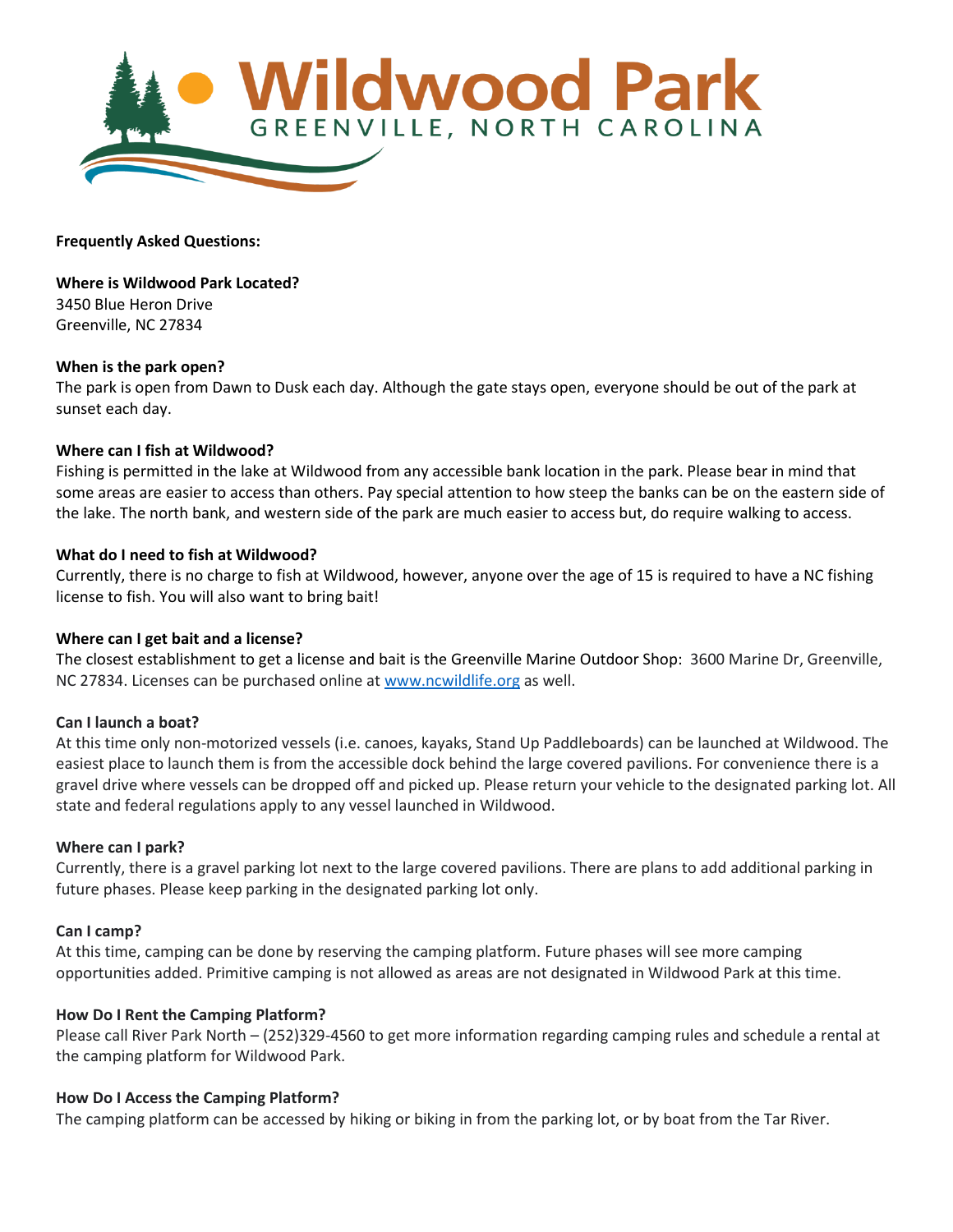# **Can I bike?**

Yes! Biking is allowed on the 1.5 mile natural surface trail that follows the perimeter of the lake.

## **Can I hike?**

Yes! Sub "Hiking for biking", and see above.

## **Can I ride my ATV, dirt bike, or golf cart?**

Only bicycles and hiking are allowed on the trails at Wildwood.

## **Can my group rent the large pavilion?**

At this time, we are working to establish a rental procedure for the pavilion at Wildwood. Groups wishing to use the covered pavilion should contact Rendy Bertrand at (252) 329-4567 for more information.

## **Are there bathrooms?**

At this time porta jons are onsite, and convenient to the main parking lot.

## **Current Amenities include**

Covered Pavilions 1.5 mile natural surface trail Accessible kayak launch and floating dock Sand Beach Porta Jons Rentable Camping Platform

# **Future development plans of Wildwood Park**

The list below is comprehensive and subject to change depending on many different factors.

## **Phase II Development (January 2022 – December 2023)**

- Designing and Constructing Mountain Bike Trails and a Bicycle Skills Course (Design completed early 2022, Construction completed later in 2022)
- Design of Trail Connections that will include sections of boardwalk and bridges. (Design completed early 2022, construction of inlet boardwalks with connection will be completed in late 2022, the connection from Wildwood west to River Park North will depend on funding)
- Design of an Observation Tower that will be located in the lake. (Design completed early 2022, construction depends on fundraising)
- Design and build a restroom facility and associated shelter improvements (2022-23)
- Construct additional parking along Old Pactolus Rd, or purchase existing parcel and resurface (2022)

## **Future Phases**

- A Nature-themed Playground
- An Observation Tower dependent upon funding
- A Boat Ramp
- Floating Aqua Park
- Cable Wakeboarding
- Zip Line
- Ropes Course
- Additional Trail Connections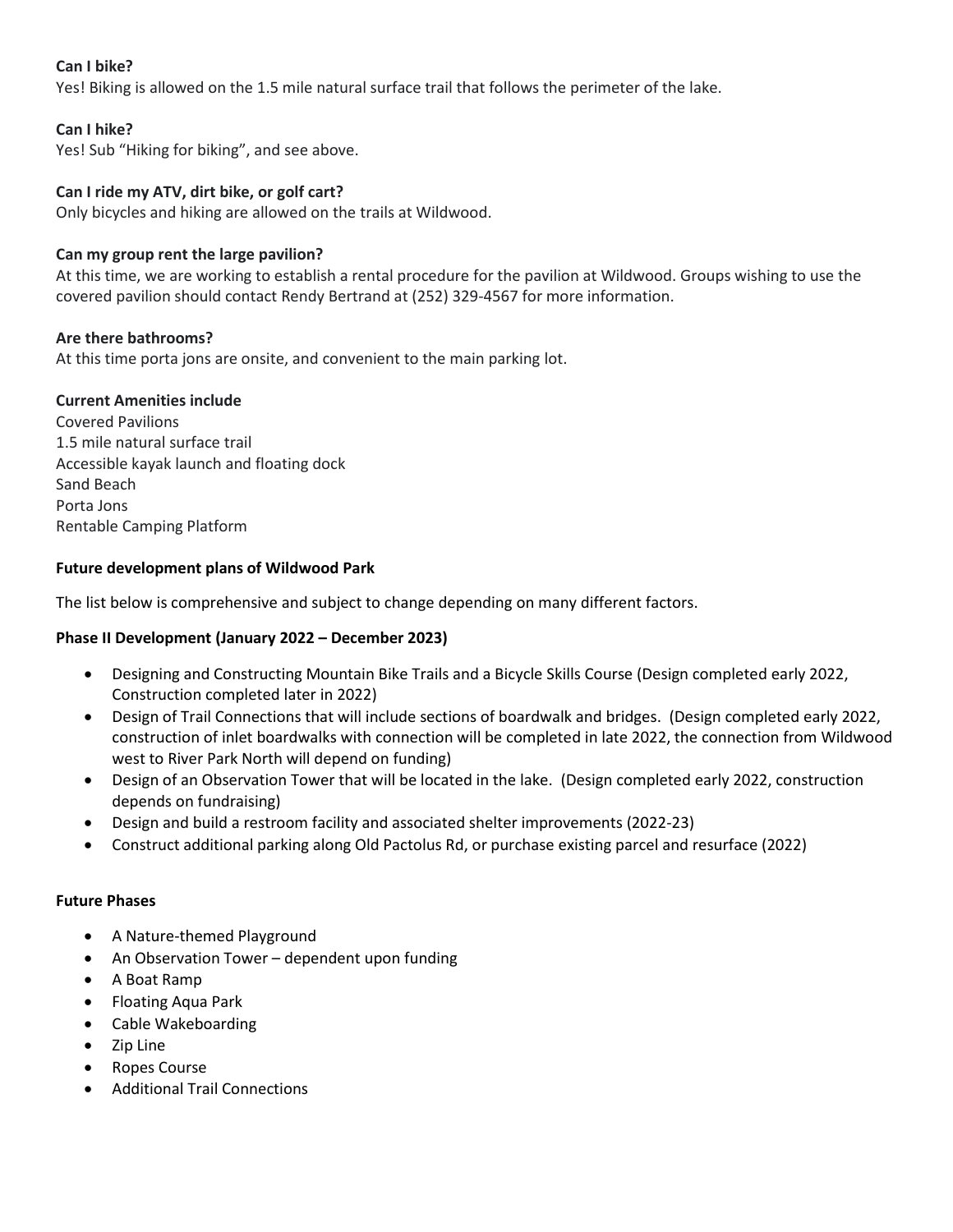# **Who to call with questions –**

| Emergency - 911 - Park Address: | 3450 Blue Heron Drive<br>Greenville, NC 27834 |
|---------------------------------|-----------------------------------------------|
| <b>General Questions:</b>       | (252) 329-4560                                |
| Nature Programming & camping:   | (252) 329-4560                                |
| Special Events:                 | (252) 329-4972                                |
| Non-emergency Police Line:      | (252) 329-4315                                |
| Park Rangers:                   | (252) 258-3839                                |
| Pavilions:                      | (252) 329-4567                                |

# *Other Rules:*

- No alcohol or drug use permitted
- All pets must be on a leash
- Do not cut or remove any plant, animal (other than fish), or mineral within Wildwood Park
- No open burning, fireworks, or firecrackers allowed
- No hunting allowed in Wildwood Park, or on the lake.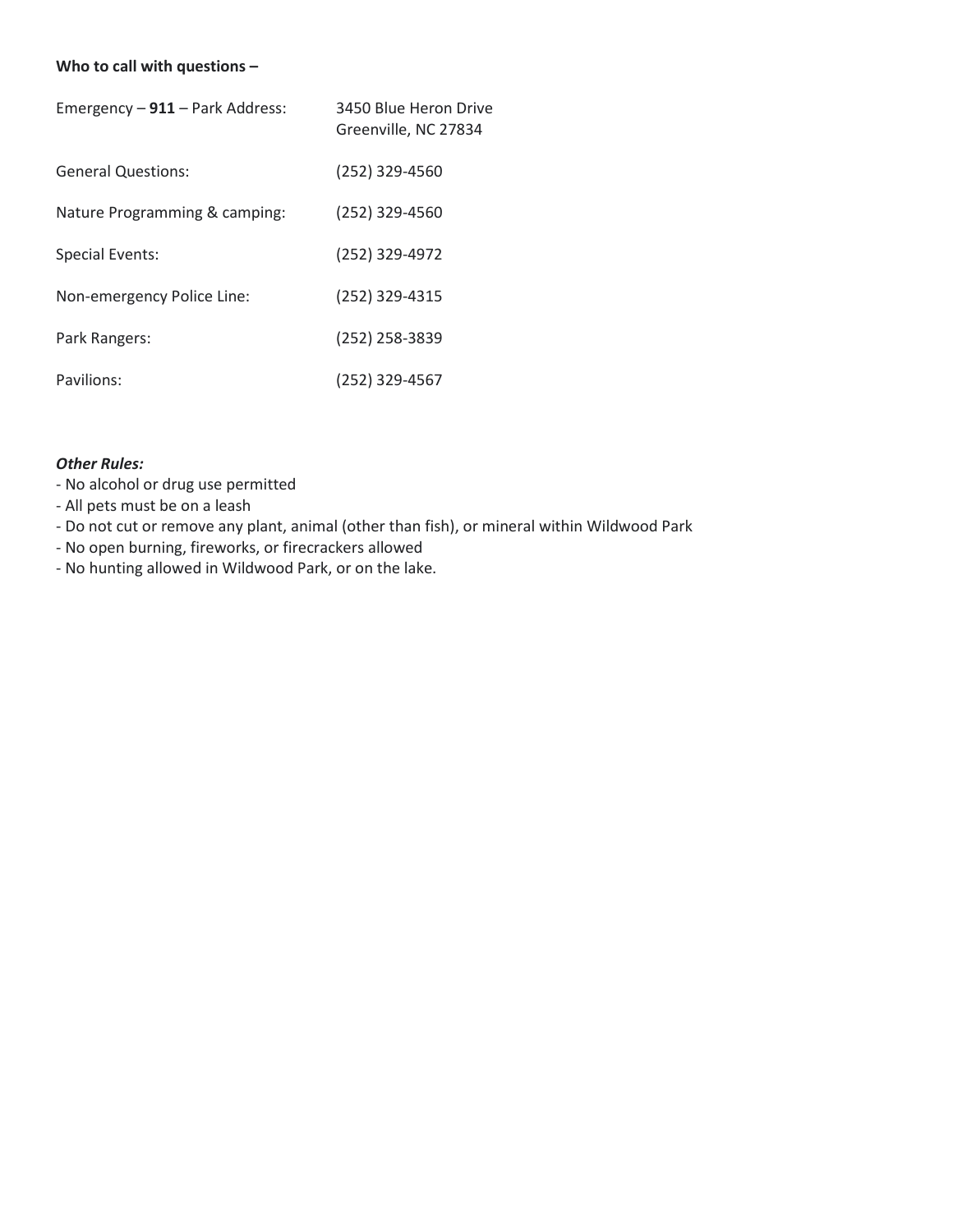## **What to do at Wildwood Park, and some helpful tips.**

# **Camping at Wildwood Park**

- Camping can be done at the camping platform

- The Wildwood Park Campsite Rental form will need to be completed at the time of, or prior to payment being made for the reservation. Reservations are completed when payment is made, and no time before that.

- Platform rentals can be completed by calling River Park North – 252-329-4560

- Costs: \$20/R
	- \$30/NR
- Limits:

12 person maximum for the camping platform

- Open fires are not permitted at this time. Cooking should be done over charcoal or gas grills, and camp stoves. Once cooking is completed, flames should be extinguished.

- No cooking or open flames are permitted on the camping platform at any time.

- Guests accessing the camping platform by boat should secure their vessel out of the water if possible.

- All activities after dusk should remain within 50 yards of the camping platform.

- The use of cat holes are not a permitted form of bodily waste disposal. Guests should plan to use the onsite porta jons, or utilize a composting camp toilet.

- All trash should be removed when leaving the camping platform.
- There is a 3 night maximum stay for the Wildwood Park camping platform.

- The City of Greenville has the right to cancel reservations in the event of inclement weather. A full refund or credit for a future stay will be given if this is the case.

## **Fishing at Wildwood Park**

- Fishing is allowed along the lake shore and banks of the Tar River at Wildwood Park.
- Fishing licenses are required for any angler over 15 years of age.
- Fishing is not allowed on the dock, this area is for launching, recovering, and docking boats only.
- Boats may access the lake at Wildwood from the Tar river as well.
- Anglers can hike in, bike in, or boat to get to their preferred fishing location.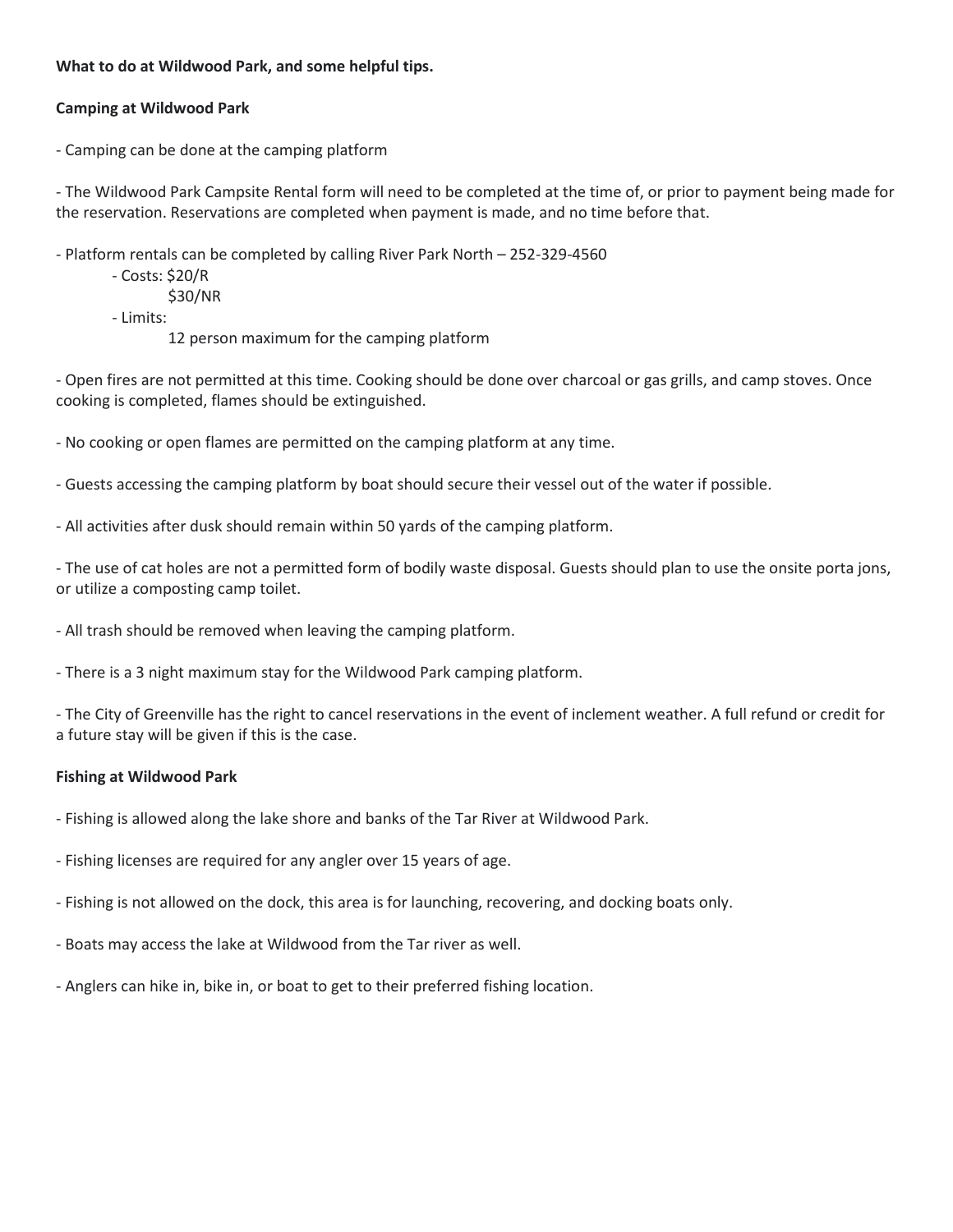## **Boating at Wildwood Park**

- Boating is allowed on the lake at Wildwood Park

- All state boating rules and regulations apply to the lake at Wildwood

- There is an accessible canoe/kayak launch on the dock where non-motorized vessels may be launched behind the large pavilions.

- For boaters' convenience, there is a gravel drive between the first 2 pavilions, where their vessel may be dropped off. Vehicles should be returned to the parking area prior to launching.

- It is recommended that a wheeled dolly be used to access the dock.

- Please do not slide boats down the hillside as this could lead to bank erosion.

- Vessels should be removed at dusk each day, and should not be left tied to the dock.

- Due to the shallow water at Wildwood, motorized vessels are urged to use caution and maintain a no wake speed in the lake, and adjacent inlets.

- The City of Greenville is currently working to establish a kayak, pedal boat, and SUP rental service at Wildwood. Once this is established, vessels may be rented at Wildwood.

- Stand up paddleboards (SUP) are allowed in the lake at Wildwood. All regular safety equipment is required as well.

#### **Swimming**

- Swimming is allowed, however no lifeguard is on duty.

- Swimming is only allowed from the sandy beach area.

- The accessible dock is not to be used as a swimming platform, or to dive from. This area is for launching, recovering, and docking boats only.

- Life jackets are strongly encouraged for anyone who swims regardless of ability.

#### **Hiking/Biking at Wildwood Park**

- Both activities are permitted and encouraged at Wildwood

- Additional hiking/biking areas are in future phased development of the park. The current natural surface trail is approximately 1.5 miles in the shape of a horseshoe.

- The loop connection to close the horseshoe on the natural surface trail is slated to be completed during Phase 2 of the Wildwood Development plan, late 2022.

- A mountain bike trail and BMX skills track are slated to be constructed in phase 2 of park development in 2022.

- While you can explore undeveloped areas of Wildwood, hikers are encouraged to maintain spatial awareness of their surroundings. It is preferred that park users stay on established trails and paths.